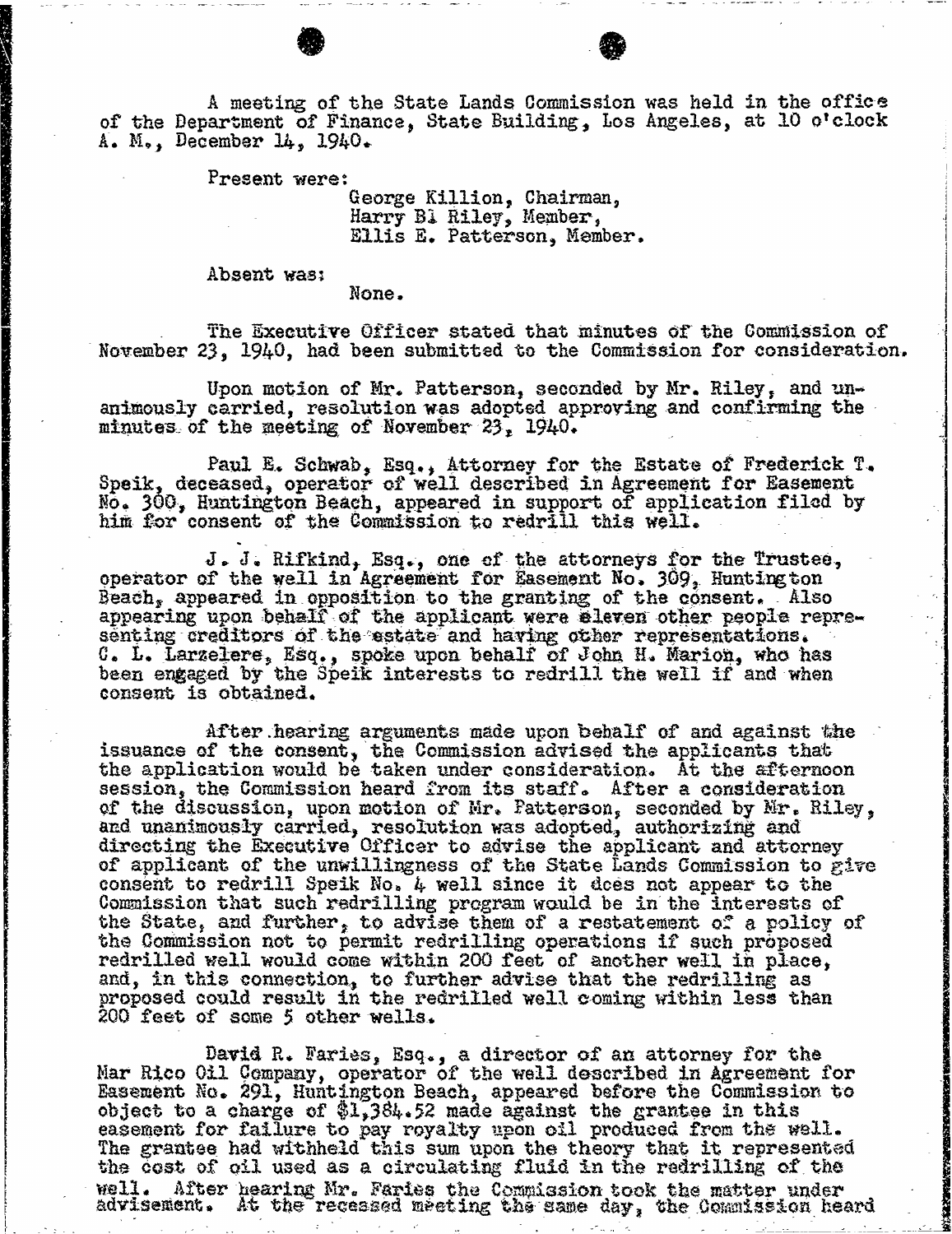from the state is state commission and advised that the exmann nor one rules of one commission at one commission

212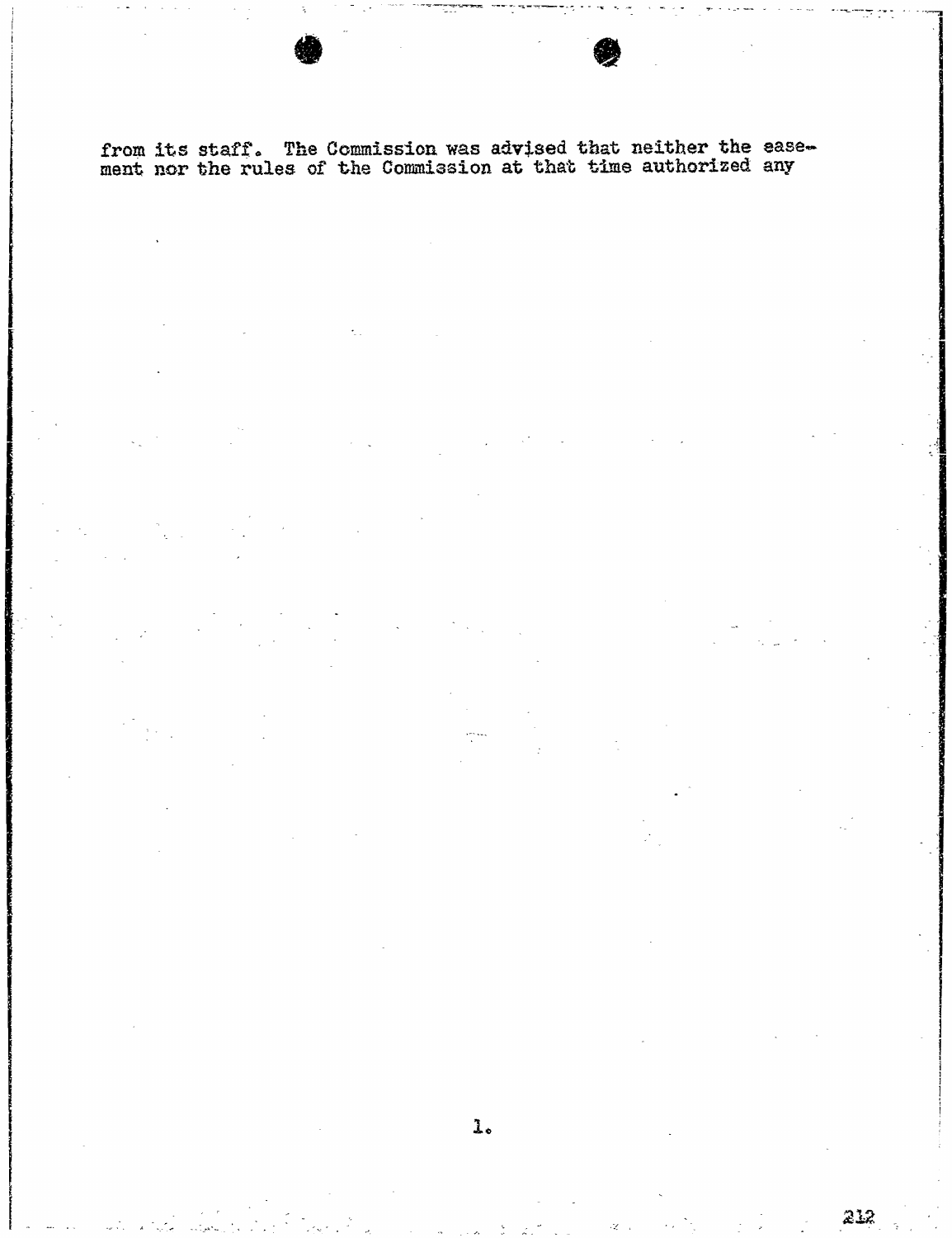## credit for use of oil as a circulating fluid.

Upon motion of Mr. Patterson, seconded by Mr. Riley, and un- animously carried, resolution was adopted authorising and directing the Executive Cfficer to advise Mr. Faries and the grantee of this easement of its unwillingness to waive or in any manner excuse the payment of this sum.

Arch Ekdale, Esq., attorney for R. F. Wilson, and partner, and partner, and proposal to the issuance of an easement over tidelands and submerged lands i Canyon on Santa Monica Bay, for the construction of a recreational pier or wharf for period of twelve years at an annual consideration of the sum of \$180.00. Mr. Ekdale specifically asked that Mr. Wilson should be assured of a longer term and at a lower consideration for the earlier part of the term. The Commission gave further consideration to the request after having heard from the staff.

Upon motion of Mr. Patterson, seconded by Mr. Riley, and un- animously carried, authorizing and directing the Executive Officer to advise the applicant of its unwillingness to vary the terms of the proposal heretofore issued.

Mr. J. A. Donergan, & Manhatten Beach property owner, again appeared before the Commission to request that the Commission authorize the re-running of the ordinary high water mark at Manhattan Beach. He suggested that survey after the winter storms would show the line inshore of its location as of the survey of October 1940. The Commission heard from both Mr. Lonergan and Mr. Atherton, its engineer. At the resumption of business following noon recess, upon motion of Mr. Riley, seconded by Mr. Patterson, and unanimously carried, resolution was adopted authorizing and directing the re-running of the line of ordinary high water mark, the cost of the survey not to exceed \$200.00.

M. M. Mier, Esq., attorney for the Mt. Whitney Talc Company, lessee of State Mineral Lease No. 207, appeared upon request of the Commission to discuss disposition of a tunnel drilled into property described in the State lease and into adjacent privately owned property. Mr. Mier agreed that it would be more economical to the lessee to State a royalty of  $5\%$ , the same royalty provided in the lease, mineral taken out of the tunnel whether produced upon privately owned lands or State lands.

Upon motion of Mr. Riley, seconded by Mr. Patterson, and usly carried, resolution was adopted authorizing and directing Executive Officer to prepare an amendment to State Mineral Lease No. whereby the lessee would pay to the State of California a row upon all mineral taken out of the tunnel, whether produced upo owned adjacent lands or State lands, and furthermore not to waive any rights which the State may have with respect to mineral already removed and upon which no royalty may have been paid.

The Executive Officer reported that on November 24, 1940, a truckdriver broke two seals of a shipping tank on upland premises of Agreement for Easement No. 331, Huntington Beach, and that a charge was made against the grantee of the easement as follows:

213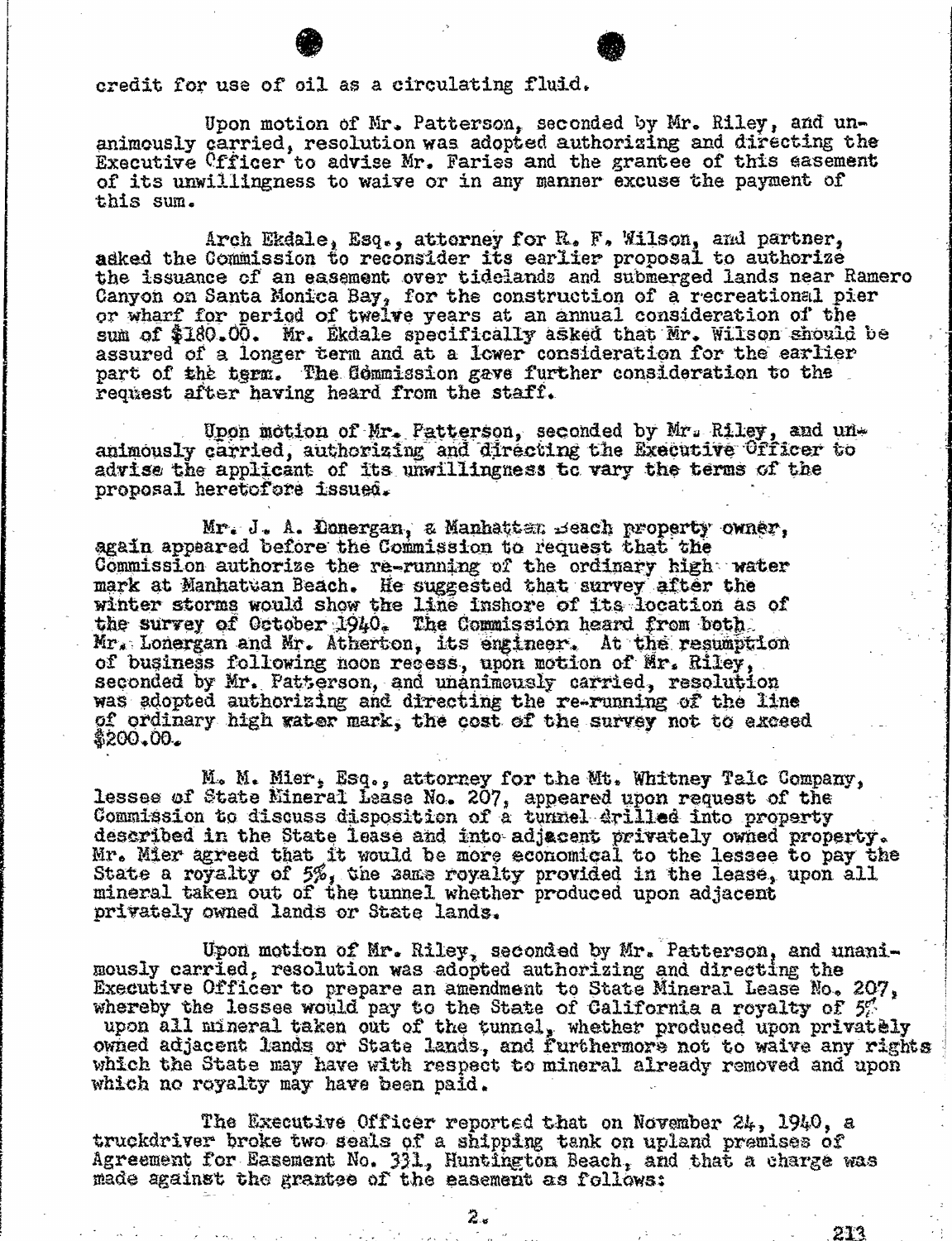For the **W**ense of breaking the firs seal, the full capacity of the tank to the lowest suction gauge, with the highest gravity, and the lowest cut (for the past two months) be charged;

For breaking the second seal the same tank from two feet eight inches to the lowest, suction gauge a similar gravity and cut be charged.

It was pointed out to the Commission by the staff that the truck driver who broke these seals was unacquainted with the practice in the field and that the operator of the easement had agreed to the charges hereinbefore mentioned, and upon motion of Mr. Riley, seconded by Mr. Patterson, and unanimously carried, resolution was adopted confirming and ratifying the action taken by the field office in this matter.

The Executive Officer read a report by F. J. Hortig, Petroleum Production Inspector of the Commission, that lack of offset wells in the Summerland Oil Field due to the cancellation of Leases Nos. 16 and 17, might cost the State as much as \$7.10 per month. The Executive Officer advised the Commission that studies would continue from time to time and should any change occur, the Commission would be so advised.

The Commission was advised that it appeared from opinion of the Attorney General dated February 21, 1935, numbered 9804, that the Commission has no legal authority to assess a fee against a municipality or political subdivision for construction of seacoast structures under Section 690.10 of the Political Code but that the Commission may charge only its actual cost.

Upon motion of Mr. Riley, seconded by Mr. Patterson, and wanimously carried, resolution was adopted directing charges of actual cost be made against the Oxnard Harbor District on account of construction of two jetties on tidelands and submerged lands and likewise against the City of  $\texttt{Sea1}$  Beach, a municipality, on account of construction of a authorize a refund to said district and municipalit excess of actual costs.

The Commission was advised that the Natural Soda Products Company, one of the State's lessees at Owens Lake, has recovered a judgment in the Superior Court of Inyo County, against the City of Los Angeles and the Lity of Los Angeles and the theory of  $\frac{1}{2}$  $D$ epartment of Water and Power in excess of  $$150,000$  on account of of Owens Lake by the City and Department and thus diluting the brine to such an extent that production of minerals could not take place during such flooding. In this connection the Executive  $0$  ficer mentioned the suit of the State of California for damages agains"; the same parties and that it was planned to ask the legislature to increase the royalty rates at Owens Lake and further to incorporate the necessary leasing provisions in the "State Lands Act of 1938" to provide for competitive bidding.

The Executive Officer read report contained in the calendar with reference to issuance and supervision of State mineral prospecting permits and leases. At the conclusion of the discussion the Executive Officer was directed to request Mr. Walter W. Bradley, State Miner appear before the Commission at the next meeting at Sacram purpose of discussing ways and means of increasing production of minerals from lands under the jurisdiction of the State Lands Commission.

The Executive Officer reported that after the leases hassued to W. A. Leeper, et al., for the extraction of tungsten in owned by the State in the New York Mountains, San Bern J. Me Door stated that he had a contract for the sale of the said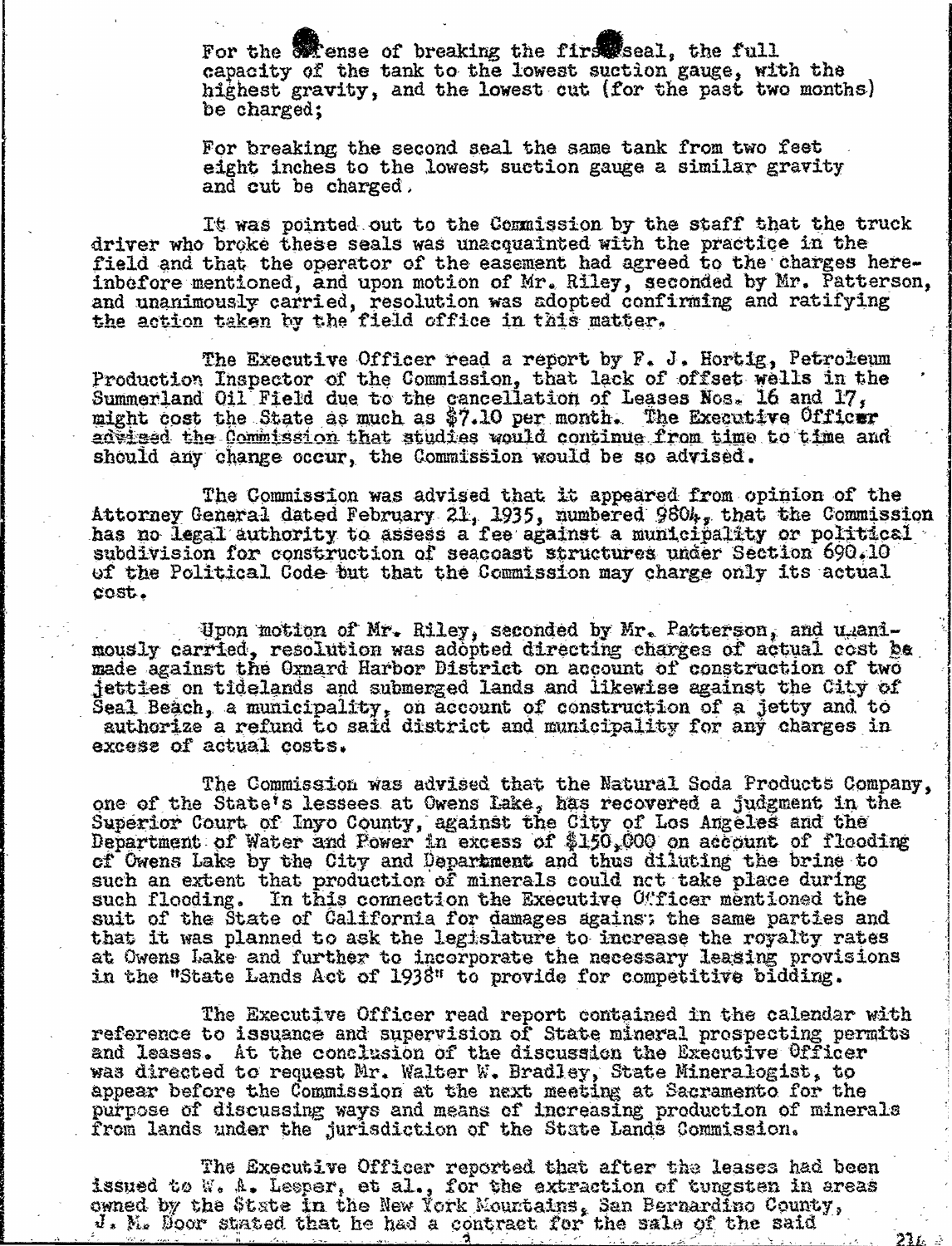property with Mr. Leeper. The Executive Officer reported that he had advised Mr. Door that the Commission could do nothing for him inasmuch as he had no authority to enter into a contract to sell State property.

A report prepared by F. J. Hortig, Petroleum Production<br>Of the Commission, with reference to State Mineral Lease No. 268, Franklin Booth is the lessee, was presented to the Comm this report it appears that on September 16, 1940, when Mr. Hortig visited the premises there were no tools or machinery on the lease and it appeared the premises there were no tools or machinery on the lease and it appeared that operations had not been conducted on the property for some time. The that operations had not been conducted on the property for some time. records of the Division disclose that only 379 tons of talc h from the premises since August 3, 1934, the date of the issuance of the lease, and that there had been no shipments and no work since May 1939. The Commission was advised that this condition constitutes a definite default under Section 2b of the lease which provides in part as follows:

> "\*\* to conduct with reasonable diligence the working of the demised premises \* and to complete at least 1,000 shifts each and every year\*\*\*

and Section 2g

"\*\* to exercise reasonable diligence in the exploiting and working of the demised premises unless consent to suspend operations temporarily is granted by the State".

It was recommended that the Commission direct that notice of cancellation be given to this lessee for the foregoing reasons. Upon motion of Mr. Riley, seconded by Mr, Patterson, and unanimously carried, resolution was adopted authorizing and directing the Executive Officer. to give notice to this lessee of the intention to cancel said lease unless bonafide steps are taken by the lessee within the period set forth in the lease to correct the defaults hereinbefore mentioned.

Letters from the State Controller dated November 27, 1940, and<br>December 12, 1940, were read, in which he advised that the sum total of \$[115,000.00](https://115,000.00) should be transferred from the State Lands Act Fund to the General Fund and State Park Maintenance and Acquisition Fund in percents of 70 and 30, respectively.

Upon motion of Mr. Riley, seconded by Mr. Patterson, and un- animously carried, a resolution was adopted directing the transfer from the State Lands Act Fund in accordance with the suggestion of the State Controller.

The Commission was advised that steps had been taken for survey to establish line of ordinary high water mark at Goleta in connection with earlier authorization of the Commission to invite  $b$ of the State's gas from this field. The Commission was advised that no gas is being produced in Goleta Gas Field.

The Commission was presented with estimates covering costs of moving from Los Angeles to Sacramento under three alternative plans. These costs include investments already made in the State Building at Los Angeles by the Commission as well as additional recurring charges.

The Executive Officer reported to the Commission that it had received application from Southern California Edison Company Led. for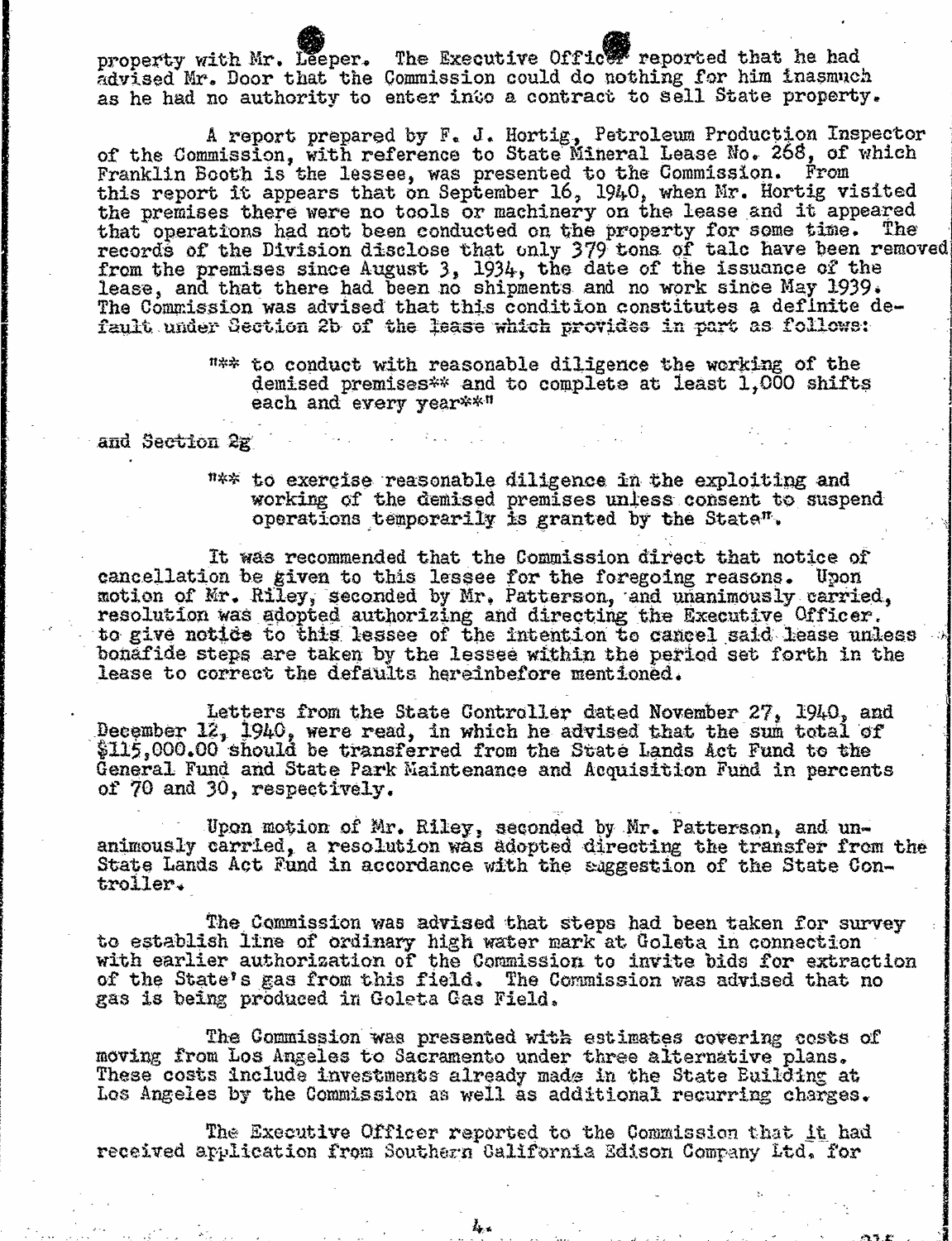rights-of-way over seven sections of school lands in San Bernardino County for its Boulder-Chino transmission lines.

Upon motion of Mr. Riley, seconded by Mr. Patterson, and unanimously carried, resolution was adopted authorizing and directing the Executive Officer to obtain an appraisement of the properties and report to the Commission at the next meeting.

Mr. R. H. Pence, representative of the Oil Administrator, vol- untarily curtailment committee, asked the Commission to make available surveys of certain wells at Huntington Beach or locations of producing areas of certain wells for the purpose of promoting curtailment at Huntington Beach.

The Commission after discussion with its technical staff decided that it would not be in the interests of the State to make such information available to the Oil Administrator or any other person and directed that Mr. Pence be so advised. In this connection the Executive Officer was directed to write the Director of Natural Resources via the Director of Finance and request him to take such steps. as he might deem necessary to make information confidential in nature and filed with the Division of Oil and Gas available to the inspection of representatives of the State Lands Commission.

The Executive Officer reported that another conversation had been had with Mr. Edwin W. Pauley, President of the Petrol Co respecting the redrilling of "Ames" No. 3 well describe for Easement No. 323, Huntington Beach, which easement was reinst the Commission at an earlier meeting. The Commission was adv Mr. Pauley had stated he considered the consent had been given by the Commission on account of the reinstatement and that he planned to endeavor to produce oil from the well without redrilling the same. The Executive Officer advised the Commission that prior to the cancellation of this easement the grantee could at any time have cleaned out the well in an attempt to restore production out at that time and for sometime prior thereto the grantee desired to redrill the well and this was the permission which the Commission refused to give. As the Commission was earlier advised by the Executive Officer, the cancellation appeared to be in error since the Commission subsequently permitted the redrilling of a well in that particular area and that it did not seem fair to this grantee to refuse it the right to redrill.

In view of this explanation the Commission directed the Executive Officer to advise the grantee that the action heretofore taken in reinstating the easement was rescinded and asked that Mr. Pauley or his representative appear before the Commission at the next meeting or at his convenience to discuss or explain any error which may have been contained in the Commission's order of cancellation.

Dr. E. K. Soper mentioned to the Commission of the possibility<br>of an extension of the oil field westerly of the most westerly tideland lease at Elwood as well as prospects of oil off Seal Beach and of gas at Suisun Bay. At the request of Mr. Killion, he further discussed the method of determining the State's share of production in the Rio Vista Gas Field.

The Commission was advised that it had not been possible to make an arrangement with the Department of Finance for the furnishing